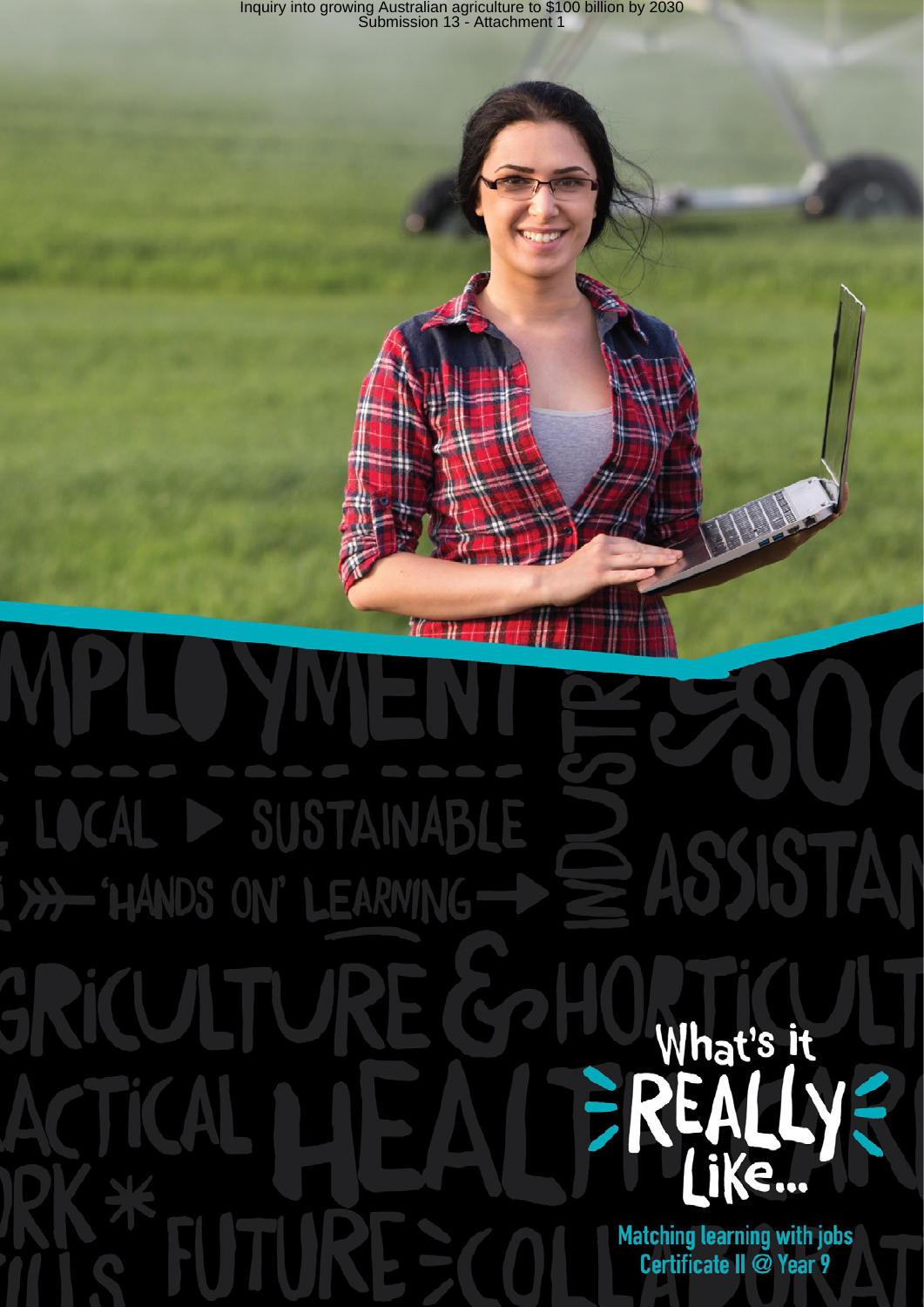

Report template prepared by Jeanette Pope, Freelance Strategy, Policy and Research Jeanettepope1@yahoo.com.au or 0421 859 541.

# Jeanettepope1@yahoo.com.au or 0421 859 541.<br>**ANNUAL REPORT PREPARED BY NE TRACKS AND NELLEN STAFF.**



and other organisations to achieve higher rates of school retention and participation in education, training  $B_3$  is a region of the spacing  $\mu$  and  $\mu$  and spacing:  $\mu$  and spacing:  $\mu$  after paragraph spacing:  $\mu$ The NE Tracks Local Learning and Employment Network supports young people 10-19 years of age and works with schools and employment. It works across the Local Government Areas (LGAs) of Benalla, Wangaratta and Mansfield. https://netracksllen.org.au/



NELLEN improves educations and employment participation, engagement, attainment and transition for all young people aged 10 to 19 years within the geographical boundaries of four local government areas - Alpine, Indigo and or who have already disengaged, home<br>alternative. https://www.nellen.org.au/ Towong shires and the City of Wodonga – particularly focused on supporting young people at risk of disengaging, or who have already disengaged, from education and who have not found an educational, vocational or employment

o Sub points as above Project funded by the Development of Economic Development, Jobs, Transport and Resources, through Regional Development Victoria's Regional Skills Fund.



Regional Development Victoria (RDV) is the Victorian Government's lead agency responsible for rural and regional economic development. RDV operates in partnership with regional businesses and communities, and all tiers of government to deliver the Government's regional development agenda and instigate positive change for regional and rural Victorians. Their work includes enabling businesses to invest to consolidate and grow jobs, strengthen regional economies and enrich the social fabric of Victoria's regional cities and towns. http://www.rdv.vic.gov.au/about-rdv/who-we-are

#### **Copyright and disclaimer**

While every effort has been made to ensure that the information is accurate, NE Tracks, NELLEN and RDV will not accept any liability for any The materials presented in this report are for information purposes only. The information is provided solely on the basis that readers will be responsible for making their own assessments of the matters discussed. Readers are advised to verify all relevant representations, statements and information and to obtain independent advice before acting on any information contained in or in connection with this report. loss or damages that may be incurred by any person acting in reliance upon the information.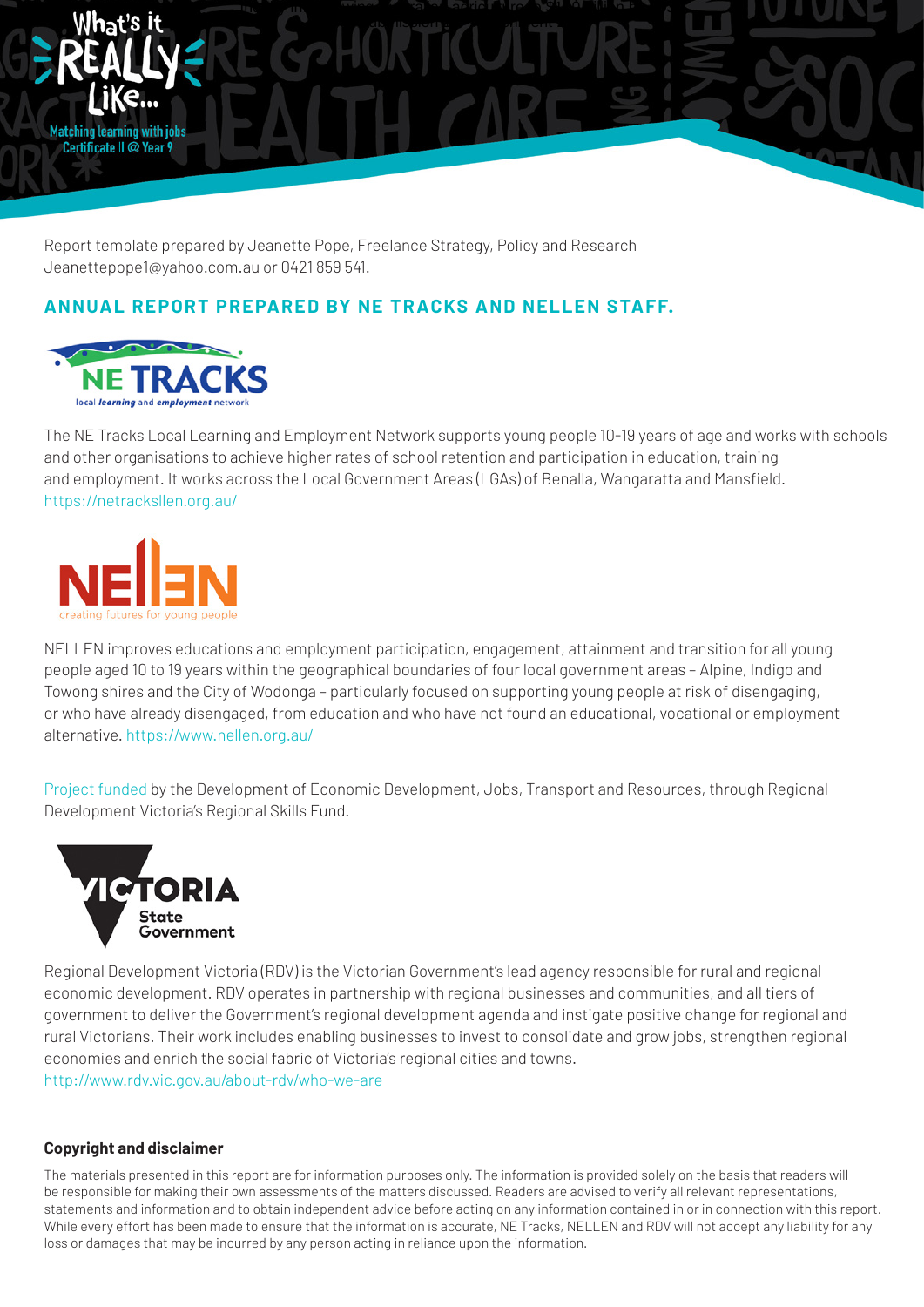

## Contents **Contents Contents**

What's it

| 1. | About the Ovens-Murray Workforce Development Project               | 4 |
|----|--------------------------------------------------------------------|---|
|    | STAGE ONE - the introduction phase - June 2018-December 2018       | 4 |
|    | STAGE TWO - the implementation phase - January 2019-December 2020  | 4 |
|    | STAGE THREE - the sustainability phase - July 2020-December 2021   | 4 |
|    | Our vision                                                         | 4 |
|    | Our objectives                                                     | 5 |
|    | Our model in a nutshell                                            | 5 |
| 2. | The challenge we address is the skills shortages in rural Victoria | 6 |
|    | The Mansfield Model pilot                                          | 6 |
| 3. | The impact we've had on this challenge                             | 7 |
|    | A summary of the evaluation findings                               | 7 |
|    | At a glance: our dashboard for STAGE ONE                           | 7 |
|    | Participation                                                      | 7 |
|    | Pathways                                                           | 8 |
|    | Economic benefits for our region                                   | 8 |
| 4. | Conclusion                                                         | 9 |

Inquiry into growing Australian agriculture to \$100 billion by 2030 Submission 13 - Attachment 13 - Attachment 13 - Attachment 13 - Attachment 13 - Attachment 13 - Attachment 13 - Attachment 13 - Attachment 13 - Attachment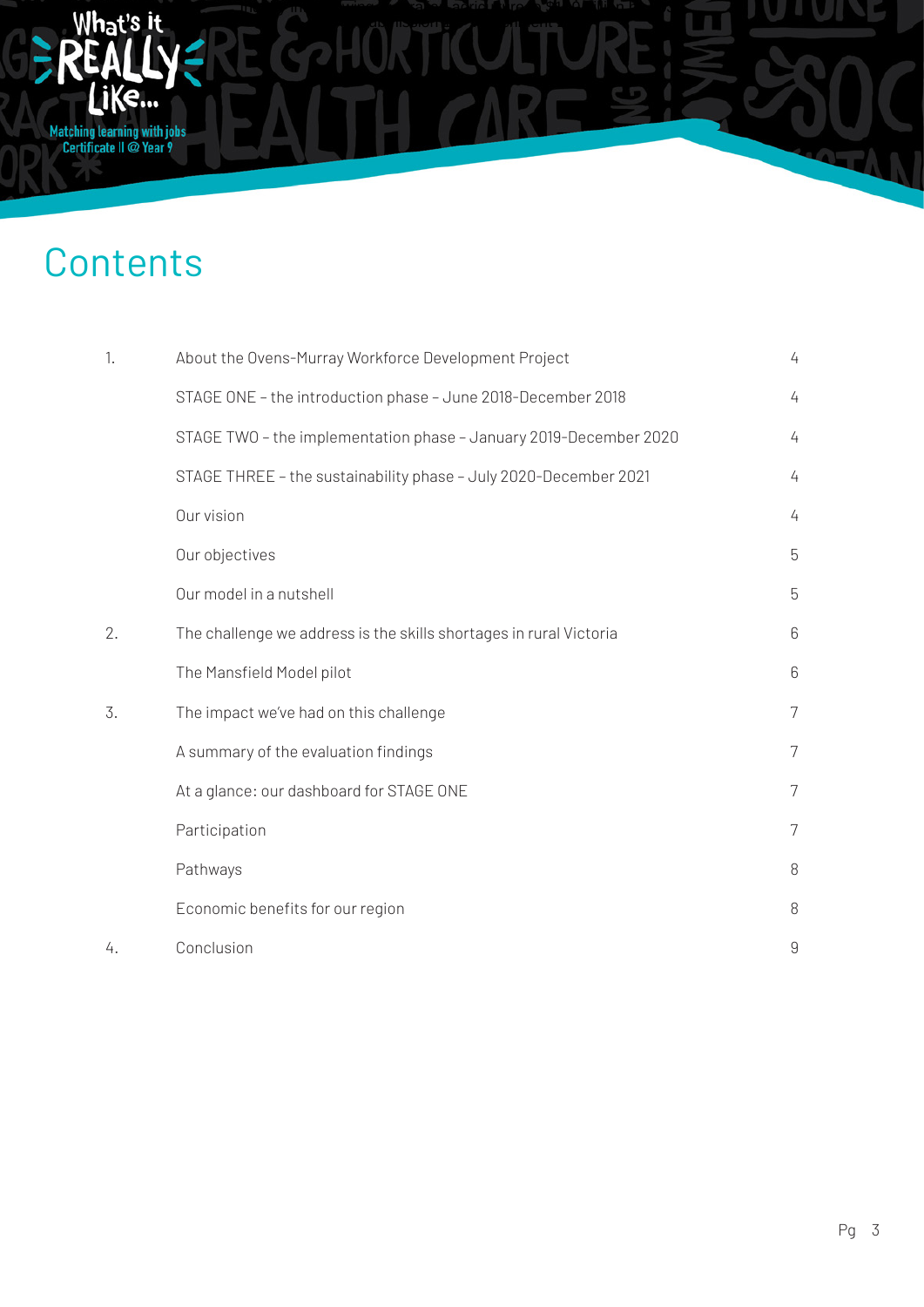

The Workforce Development Project (WDP) expands on a Year 9 Agriculture/ Horticulture pilot program developed and The program addressed the need for a sustainable agriculture workforce by recruiting Year 9 students into agricultural  $\blacksquare$ Education and Training (VET) Certificates presented by a local TAFE provider. delivered at Mansfield Secondary College. Commencing in 2009 it is now an integrated part of the school's curriculum. careers through early contact with employers, i.e. farmers, then offering an enrolment into relevant Vocational

Inquiry into growing Australian agriculture to \$100 billion by 2030 Submission 13 - Attachment 13 - Attachment 13 - Attachment 13 - Attachment 13 - Attachment 13 - Attachment 13 - Attachment 13 - Attachment 13 - Attachment

sites in the Ovens Murray Region, concurrently extending the student's industry experiences into the Health Care/Social Assistance sector. From 2018 to 2021, WDP will introduce this program, colloquially referred to as 'the Mansfield Model', into 24 education

The project has three stages of delivery:

**Matching learning with jobs** Certificate II @ Year 9

#### outcomes for young people in Geelong, and being established in several sites across Australia and internationally. STAGE ONE – THE INTRODUCTION PHASE – JUNE 2018-DECEMBER 2018

Focuses on engaging the project manager and industry-education liaison officers, preparing the evaluation model, establishing and convening the two industry-led advisory groups (Agriculture/Horticulture and Health Care/Social Assistance) and seeking representatives to participate in the government departmental advisory group.

#### **STAGE TWO - THE IMPLEMENTATION PHASE - JANUARY 2019-DECEMBER 2020**

Is marked by the liaison and coordination activities that engage 18 education sites, 144 business partners and 2,000 Year<br>Contribution Theory is the coordination activities that engage 18 education sites, 144 business part o stadents. The recraited Agnoditate*r Hortleatidi* e and rieatin odre*r* obelin Assistance employers will provide them i<br>school' with taster and placement opportunities that enable students to progress to School-Based App • Project or program management experience; including: Traineeship (SBATs) when they enter Year 10. o experience in planning and executing projects or programs to achieve defined outcomes within set 9 students. The recruited Agriculture/ Horticulture and Health Care/ Social Assistance employers will provide their 'home

#### STAGE THREE – THE SUSTAINABILITY PHASE – JULY 2020-DECEMBER 2021

Introduces the model to the remaining six education sites whilst supporting all the communities to expand the relationships that have developed during the Workforce Development Project's implementation. The systemic change will be measured by the changes to the curriculum in each education setting, the increased number of SBATs and VET subject delivery by local TAFEs and Registered Training Organisations, and the post-secondary traineeships offered to students upon completion of their secondary education journey.

#### **OUR VISION**



**Matching learning with jobs** Certificate II @ Year 9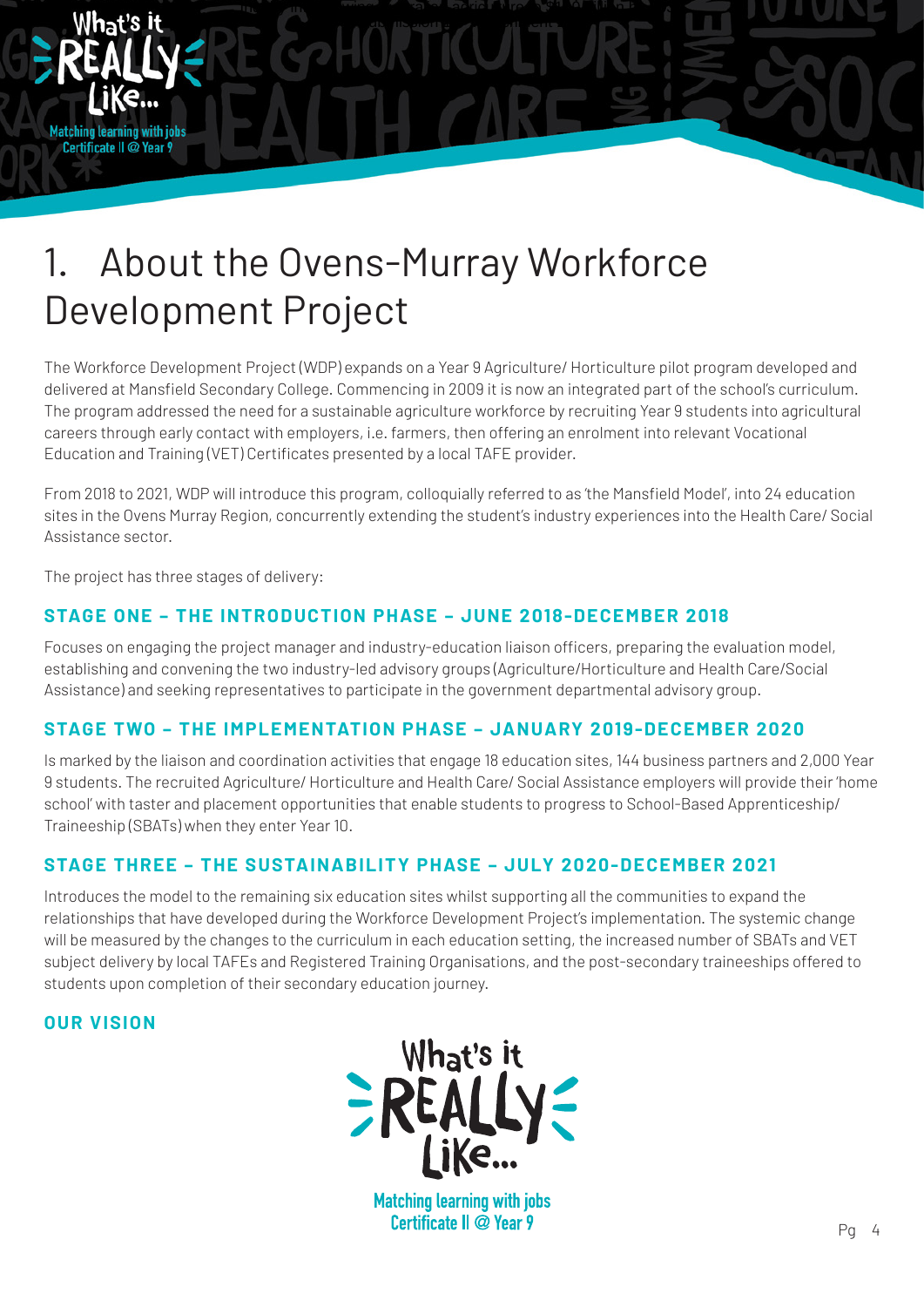

#### **OUR OBJECTIVES**

- 
- Implement a school-to-industry model that is open to students in Years 9, 10, 11 and 12.<br>• Support schools and industry to form partnerships that create skilled pathways to emp • Support schools and industry to form partnerships that create skilled pathways to employment.
- Support an alignment between VET and Year 9 VELS curriculum.
- Provide a voice for industry need. • Provide a voice for industry need.

#### **We do this for schools to:**

- we ao trils for schools to:<br>• improve student engagement and school retention through practical learning opportunities embedded in **HEADING 3: BARLOW BOX 8: BARLOW BOX 8: BARLOW BOX 8: BARLOW BOX 8: BARLOW BOX 8: BARLOW BOX 8: BARLOW BOX 8: BARLOW BOX 8: BARLOW BOX 8: BARLOW BOX 8: BARLOW BOX 8: BARLOW BOX 8: BARLOW BOX 8: BARLOW BOX 8: BARLOW BOX 8:** curriculum,
- improve learning outcomes,
- $\bullet$  establish pathways for career options through SBATs, subsequent certificates and university courses,
- address STEM imperatives, community engagement and Department of Education and Training goals and initiatives for school improvement, the attention education. It will do this metal or disengagement from education. It will do this metal in this metal or disengagement from education. It will do this metal or disengagemen

#### by implementing the successful Community of Schools and Services (COSS) model, which is achieving significant outcomes for young people in Geelong, and being established in several sites across Australia and internationally. **so students can:**

- learn outside of the classroom at Year 9,
- complete Certificate II (contributing to completion of VCE and VCAL) prior to senior subject choices,
- develop work skills and independence,
- have access to career pathway options in unfamiliar employment sectors,
- develop relationships with local industries through mentoring,

#### • Bullet points: line spacing of 1.15 whilst enabling participating industries to:<br>.

- $\bullet$  strengthen partnerships, allowing better transition from study to employment,
- address their significant need to attract new employees, with set  $\alpha$ timeframes and budgets.
- improve up-take of local available career pathways by young people,
- enable students to engage with learning in a practical context,
- strengthen community relationships through the mentoring of young people.

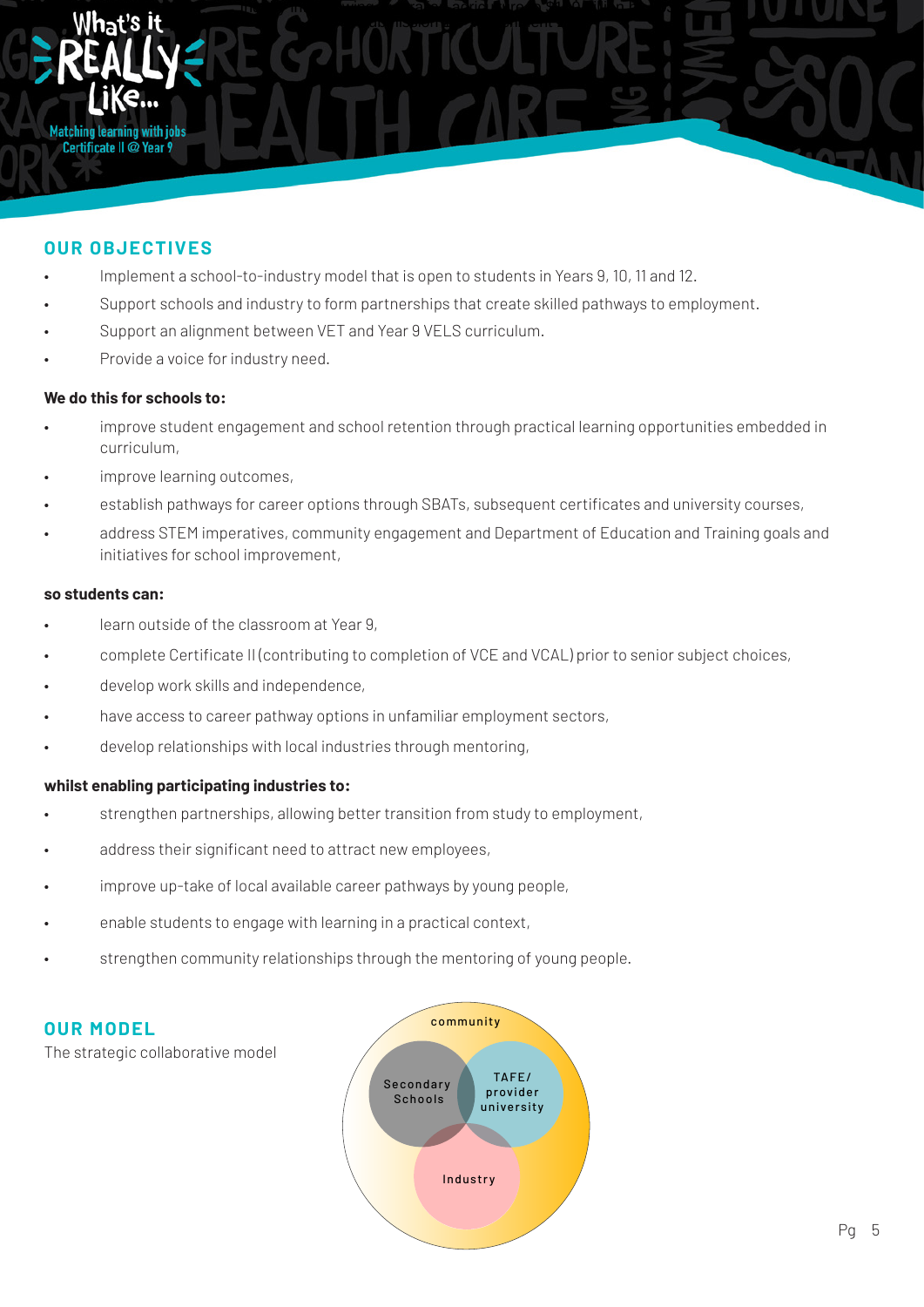### Z. The challenge we address<br>shortages in rural Victoria 2. The challenge we address is the skills shortages in rural Victoria

The Workforce Development Project is a strategic solution to the mounting need for a resident trained and skilled they can fill the gaps created by an aging and retiring population. In the Ovens Murray Region, there are critical demands Plan 2015-2018). The fastest growing employment sector in the region is Health, Aged Care and Community Service Bodispine in the energy ments, masser, rightleft reserved. Spacing: in paragraph space and a displace and a displace and  $\overline{B}$  and  $\overline{B}$  is the spacing of the WDP has the capacity to address shortages in these industries by systemising the mechanisms that lead young people into these local employment pathways - Vocational response for young people identified to be at risk of the second to be at risk of the second to be at risk of homelessness or disengagement from education. It will do this contract of the second to this contract of the sec workforce; it supports young people to enter the workplace early, with the aim to progress their skills and knowledge so for workers in Agriculture/ Horticulture and Health Care/ Social Assistance (Hume Region Workforce Development with the "largest contributor to employment in the region" being Agriculture, Forestry, and Fishery. In current Regional Development Victoria employment by industry figures, Health Care/ Social Assistance employees total 13,668 and

Inquiry into growing Australian agriculture to \$100 billion by 2030 Submission 13 - Attachment 13 - Attachment 13 - Attachment 13 - Attachment 13 - Attachment 13 - Attachment 13 - Attachment 13 - Attachment 13 - Attachment

#### outcomes for young people in Geelong, and being established in several sites across Australia and internationally. **THE MANSFIELD MODEL PILOT**

**Matching learning with jobs** Certificate II @ Year 9

Mansfield Secondary College successfully piloted the introduction of Agriculture/ Horticulture to Year 9 students through a range of Certificate II VET courses, developing the model that forms the basis of WDP. Years of fine tuning the delivery of relevant subjects and experiences established the secondary students' practical work skills and **Heading 4: Barlow Bold 10.5pt** transitioned 26.8% of the students completing Certificate II into either Certificates III/IV via School based participants, 98% of the students completed their VET study during their secondary study. connected them, and their schools, to local businesses and industry mentors. The Mansfield model successfully apprenticeships/traineeships or University courses in Agriculture or Agriculture-related fields. Of the original program

#### **Case Study: Mikaela – Mansfield Secondary College**

timeframes and budgets.

' [Agribusiness] was the best experience I've ever had at school. It opened up opportunities for me that I never knew existed. Now I would like to pursue some sort of future in that line – not necessarily the farm-work itself, but in that area. I formed a very good relationship with my mentors – Bill and Sue – whom I never knew before.'

Mikaela, a Horizon scholar at Charles Sturt University completed her Ag Science degree, is currently doing her Masters in Animal Science and working in dairy nutrition/farm management advisory. Having had no farm experience prior to Year 9, Mikaela completed holiday work on her host farm and still visits her hosts when she comes home. She was inspired to continue a career in the industry in Year 9 following discussions about diseases in sheep with Bill and a conversation with the visiting regional scientist who was on the farm taking samples.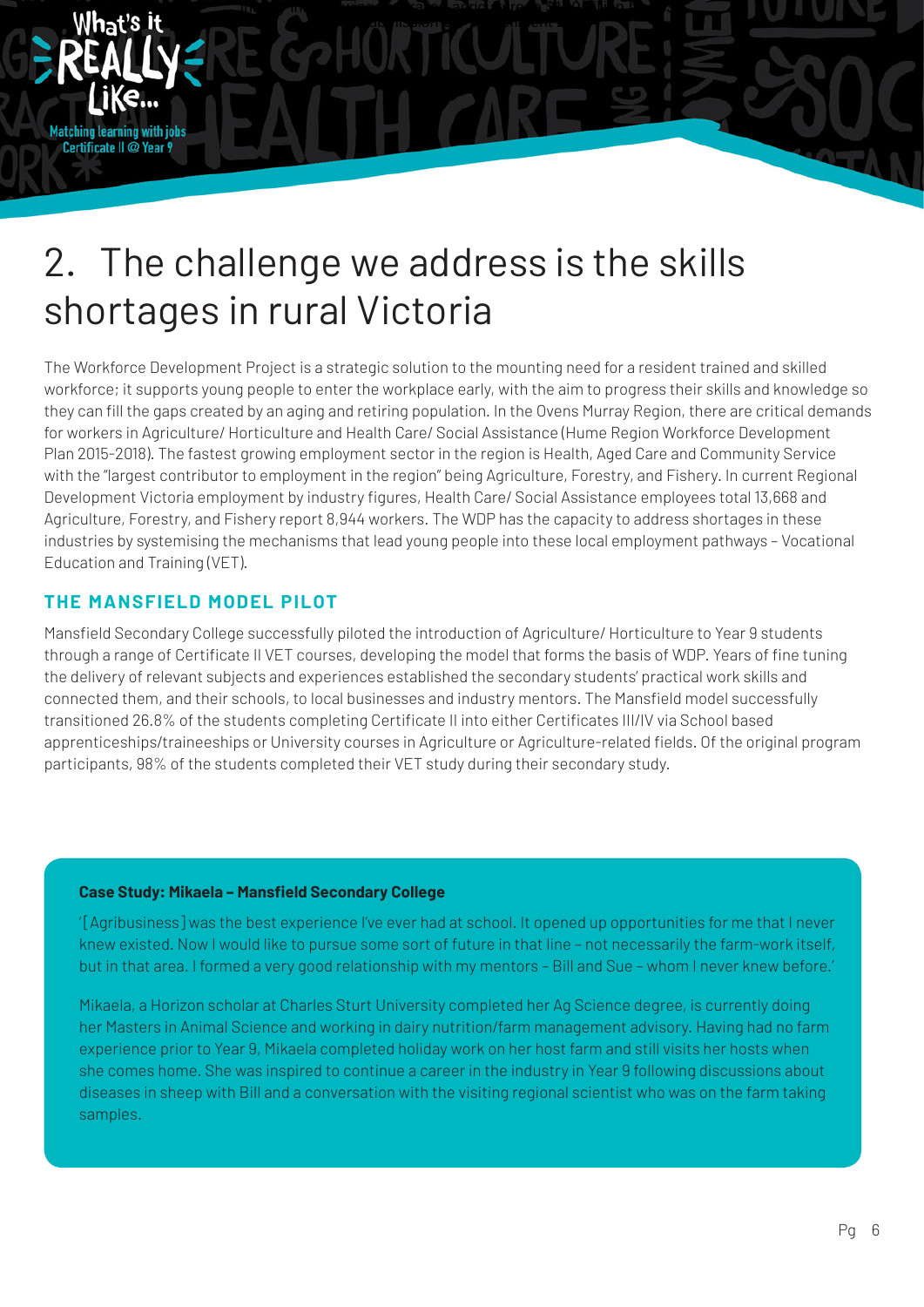# J. The impact we've had on the 3. The impact we've had on this challenge

the project which includes the creator of the Mansfield Model, Julie Aldous. Joining Julie are Lucie Wallis and Sue<br>Brunskill – the Industry-Education Liaison Officers working under the guidance of the Project Manager, Nor Since commencing in June 2018, NE Tracks and NELLEN have recruited an experienced and insightful team to deliver the project which includes the creator of the Mansfield Model, Julie Aldous. Joining Julie are Lucie Wallis and Sue

Inquiry into growing Australian agriculture to \$100 billion by 2030 Submission 13 - Attachment 13 - Attachment 13 - Attachment 13 - Attachment 13 - Attachment 13 - Attachment 13 - Attachment 13 - Attachment 13 - Attachment

He initial groundwork of introducing the model and project objectives to the 24 education sites in the Ovens Murray<br>Region has been achieved. The two industry advisory groups have convened and commenced discussions about t **HEADING 3: BARLOW BOLD 12PT UPP ERCASE, SPACING 100** perspectives of the project's potential in the region. Businesses and community members have been engaged to support The initial groundwork of introducing the model and project objectives to the 24 education sites in the Ovens Murray specific training and employment needs. The interdepartmental advisory group has also gathered and shared their the project's delivery with two interactive 'taster' days for students as their introduction to the program.

### The Wodonga Project will work to address social and educational disadvantage in schools by providing a coordinated **E VALUATION FINDINGS**

**Matching learning with jobs** Certificate II @ Year 9

Evaluation of the project commences in Semester Two of 2019

#### **AT A GLANCE: OUR DASHBOARD FOR STAGE ONE**

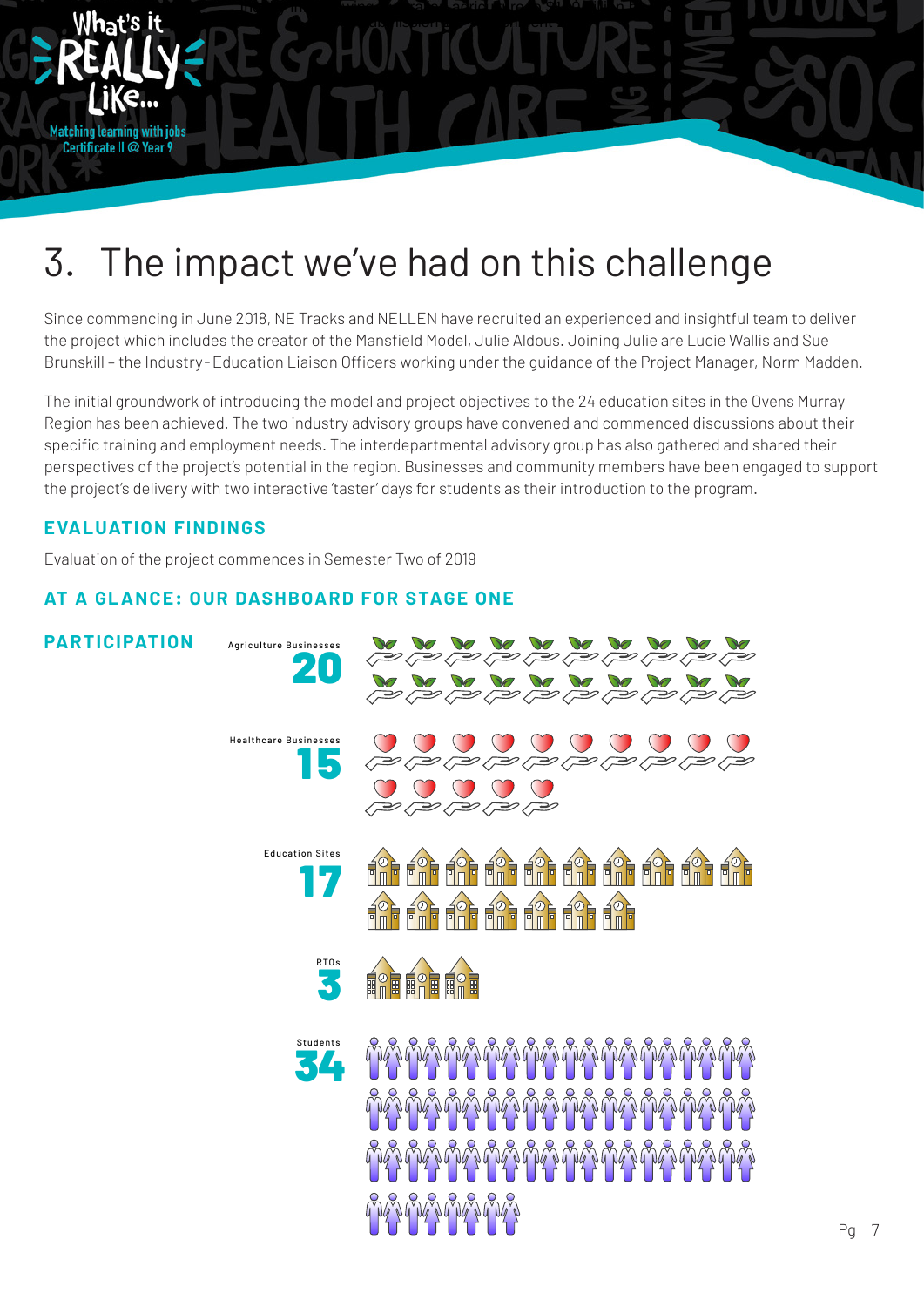

#### **CONOMIC BENEFITS FOR OUR REGION** *ECONOMIC BENEFITS FOR OUR REGION*  $T_{\rm CO}$  model is grown and data-driven early intervention practice, with strong practice, with strong practice, with strong product  $\sim$

Expending \$392,385 of the Regional Development Victoria funds has generated business in-kind investment of 88.5 hours, industry investment of 76.5 hours, schools 117 hours and 248 hours from other sources such as local, **Heading 4: Barlow Bold 10.5pt**<br>contribution to the region's future. state and federal Government, the Victorian Curriculum And Assessment Authority, and TAFE. These hours calculated at an average hourly rate of \$65 per hour resulted in an investment of \$29,177, a total of \$421,652

The Wodonga Project will work to address social and educational disadvantage in schools by providing a coordinated

### **Total community contributions during Stage One**



**530.5 hours \$29,267**

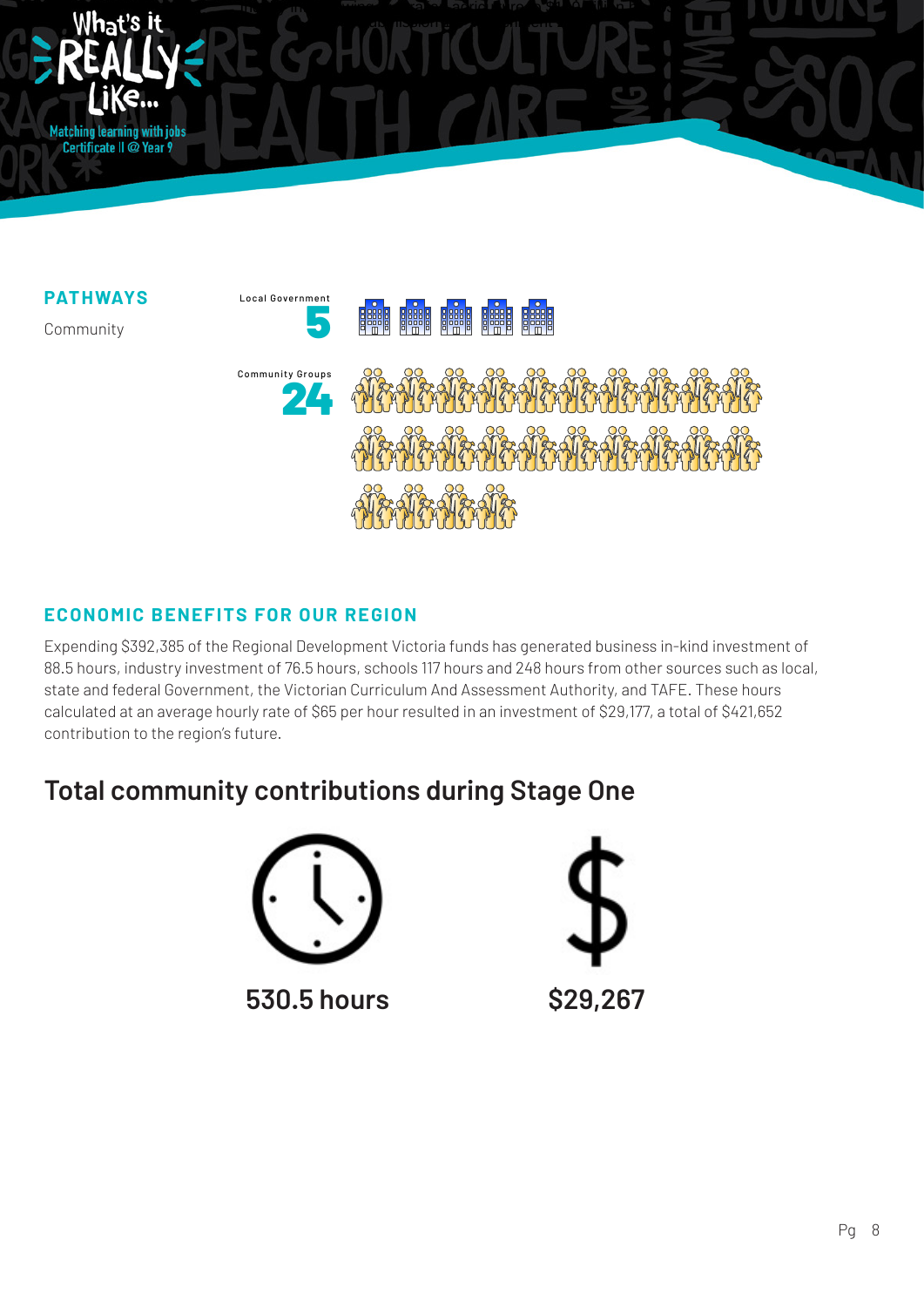

# 4. Conclusion

4. UONCIUSION<br>The Workforce Development Project goes beyond the well-documented industry need for a skilled and motivated Workforce. As the 2017 Report prepared by the Uffice of the Victorian Skills Commissioner, Neil Coulson, states,<br>"looming skills shortages, an ageing workforce, and variability in the quality of Vocational Education and Tr system." The Workforce Development Project offers a mechanism for change, one that offers hope to industry,<br>education and community elite workforce. As the 2017 Report prepared by the Office of the Victorian Skills Commissioner, Neil Coulson, states, graduates draws attention to the priority that needs to be placed on growing the Apprenticeship and Traineeship education and community alike.

The project assists students to answer the eternal vocational question, 'What's It Really Like …' in a workplace? After all, apprenticeship or traineeship, even if it does lead to further tertiary study and the prospect of secure income? Opening a door is only one half of the action to successful education attainment. Young people seek knowledge and information that is outside what they can access in their classroom in order to gauge their suitability for passing through that door. many students don't know what they want to study when they get to their senior school years. Why would they choose an

The 'Transforming Career Education in Victorian Government Schools - Connecting Today's Learning With Tomorrow's Jobs' plan, produced by the Victorian Department of Education in 2018, recognised this important aspect of each The COSS model is grounded in systems change and data-driven early intervention practice, with strong student's need to know when it stated "… Years 7 and 8 are a key time for students to learn about themselves — and that Year 9 is a critical time for career planning and decision-making. "Schools in the Ovens-Murray Region contacted by the Workforce Development team have been ready and able to negotiate Year 9 timetables, staffing and transport that welcomed into an adult working environment and contributing to the maturation process. expands a student's learning to include what's on offer 'outside' the school gate, achieving the valuable life lesson of being

The Workforce Development team has also encountered a significant number of empathetic agricultural and health<br>. business champions across the region who have said they would oner students the chance to be in their workplace<br>if only they knew how to access the system that allows this practice. These employers' willingness to particip rronry andy mew now to access the cyclem mat anowe the practice: These employers willingness to participate in<br>placements opportunities and the co-investment required to enable a student to train on-site, in their business placemente epperiumities and the set infocurrent required to endors a etablish to ham on ency in their such receipts assarce<br>the team that the agricultural and health sectors are ready to 'do things differently.' timeframes and budgets. business champions across the region who have said they would offer students the chance to be in their workplaces,

So having found students, schools and employers willing, what are the factors that have prevented workforce development emerging naturally and in direct response to industry need? Well, the team has shone a spotlight on an enrolment and funding anomaly that restricts registered training organisations (RTOs) and secondary schools from collaboratively delivering pathway Certificates II. This results in students being prevented from accessing training at a time when they are still motivated to explore, especially when the learnings are linked to potential future employment.

As we know, schools are bound by the Victorian Assessment Software System (VASS) with its distinct parameters for Vocational Education and Training (VET) enrolments. An early-May deadline limits student access to those who are 15 years of age when information is submitted to the VASS Portal, rather than turning 15 during that school year. This age restriction is out of step with the Child Employment Act which allows for young people to join a workplace at age 13 with a permit that guarantees they will be appropriately supervised, take adequate breaks and not work longer than three hours per day. After 15, the permit is no longer required, hence the misconception that 15 is the legal age at which young people can be employed.